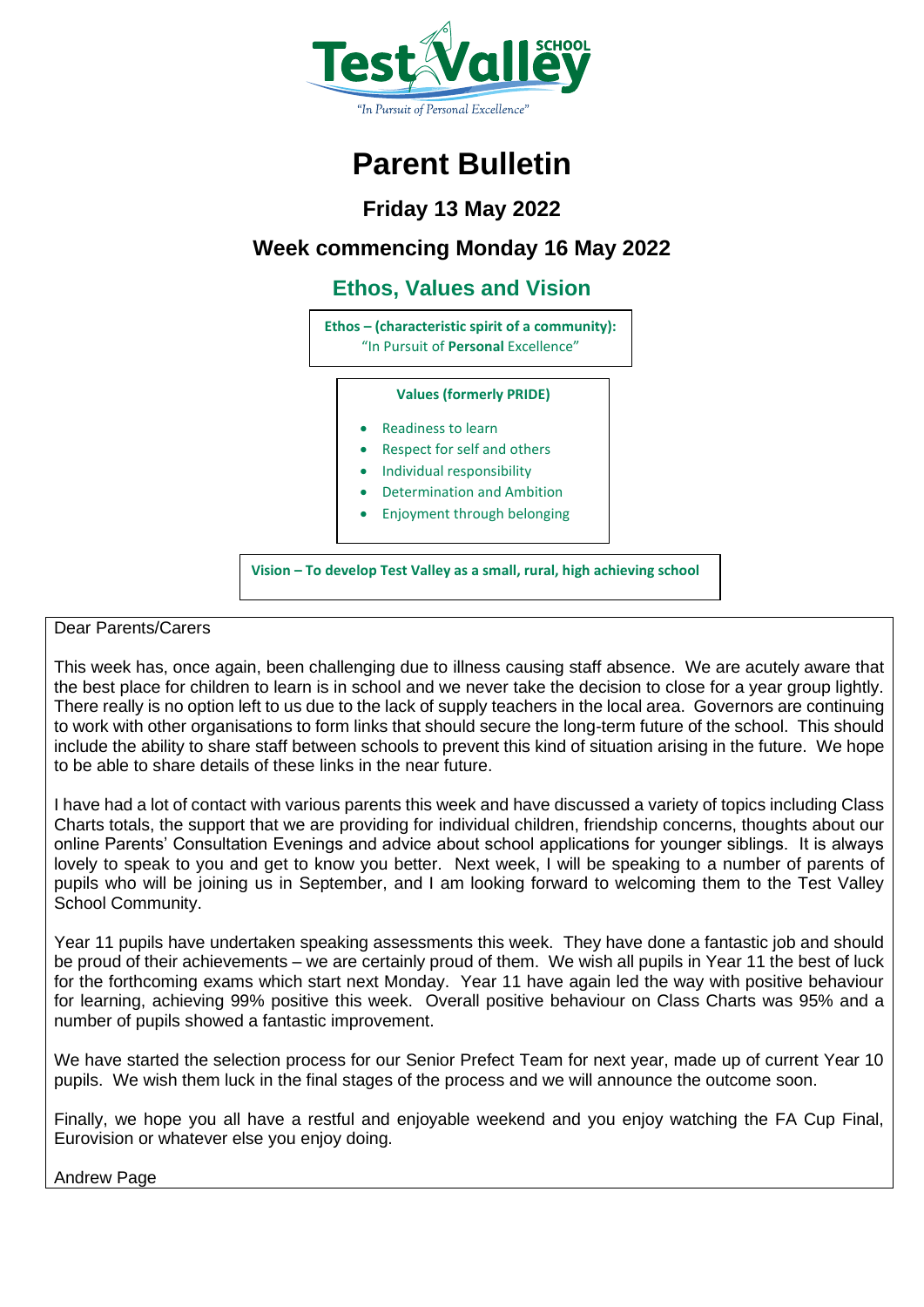| Headteacher                                                                                                                                                                                                        |                                                                                         |                                                                            |  |  |  |  |  |
|--------------------------------------------------------------------------------------------------------------------------------------------------------------------------------------------------------------------|-----------------------------------------------------------------------------------------|----------------------------------------------------------------------------|--|--|--|--|--|
| <b>Forthcoming Dates:</b>                                                                                                                                                                                          |                                                                                         |                                                                            |  |  |  |  |  |
| Monday 16 May - GCSE Exams Commence<br>Tuesday 17 & Thursday 19 May - Head Prefect Interviews<br>Monday 30 May-Friday 3 June - Half Term Break, School Closed<br>Monday 6 June – Welcome all pupils back to school |                                                                                         |                                                                            |  |  |  |  |  |
| #WeAreTestValley                                                                                                                                                                                                   |                                                                                         |                                                                            |  |  |  |  |  |
| More about all the activities occurring in and out of lessons at Test Valley School can be found on our Facebook<br>page, Twitter Feed and Instagram Account. Reshares and likes are always appreciated!           |                                                                                         |                                                                            |  |  |  |  |  |
| Andrew Page<br>Headteacher<br>pagea@testvalley.hants.sch.uk                                                                                                                                                        | Sarah Botwright<br><b>School Business Manager</b><br>botwrights@testvalley.hants.sch.uk | Nicky Osborne<br>Assistant Headteacher<br>osbornen@testvalley.hants.sch.uk |  |  |  |  |  |
| <b>Anna Collins</b><br>Assistant Headteacher                                                                                                                                                                       | Steve Langdown<br>Hood of KCA and Conjor Loador                                         | Ali Wheeler<br>SENDCO and Senior Leader                                    |  |  |  |  |  |

# **Vacancies**

Assistant Headteacher

[collinsa](mailto:collinsa@testvalley.hants.sch.uk)[@testvalley.hants.sch.uk](mailto:collinsa@testvalley.hants.sch.uk)

Would you like to join our staff team or do you know anyone that would be interested in working at Test Valley? We currently have vacancies for a SIMs and Data Manager – 37 hours term time only and also for Learning Support Assistants – 25 hours term time only. Please check out our website for further information. [Test Valley School —](https://www.testvalley.hants.sch.uk/our-school/job-vacancies/) Job Vacancies

Head of KS4 and Senior Leader

[st\\_langdowns@testvalley.hants.sch.uk](mailto:st_langdowns@testvalley.hants.sch.uk)

[wheelera@testvalley.hants.sch.uk](mailto:wheelera@testvalley.hants.sch.uk)

### Venue Hire

Do you require a room for a meeting or sports event? School facilities are available to hire outside of the school day. Please email [leisure@testvalley.hants.sch.uk](mailto:leisure@testvalley.hants.sch.uk) for all enquiries.

#### Medical Appointments

As outlined in our Attendance and Punctuality Policy we kindly request that appointments for non-urgent medical or dental appointments are avoided during the school day.

However, we appreciate that this is not always possible and would therefore ask that if your child is due to have a medical, dental, or orthodontic appointment please notify the School in **advance** using the absence email [\(absence@testvalley.hants.sch.uk\)](mailto:absence@testvalley.hants.sch.uk). It would also be helpful if a copy of the appointment letter, card or text is included. Thank you for your support.

### **Toilets**

We are currently trialling a system of keeping the toilets locked at break and lunch time. Staff are on duty and will allow access to the toilets as required. Unfortunately, this has become necessary to avoid too many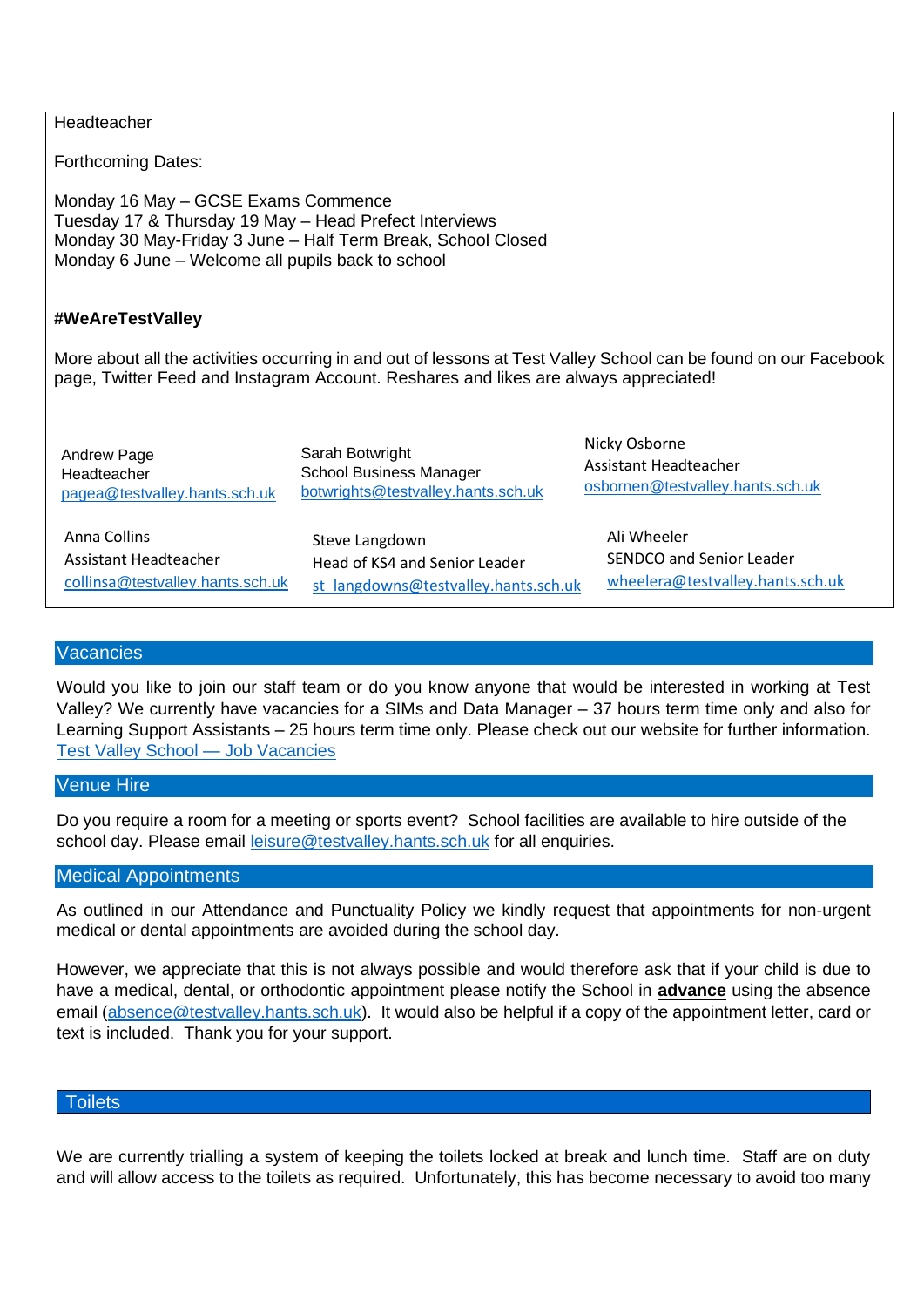pupils congregating in the toilets at one time, which can put younger pupils off using them when they really need to.

As we signalled before, pupils are being discouraged from visiting the toilet during lesson time as this is so disruptive to learning. Pupils with a toilet card will of course be allowed to visit the toilet. Also, at certain times we understand that pupils may need to leave a lesson to visit the toilet and will be allowed to do so.

We have asked a group of pupils to work on an alternative solution to managing this issue to ensuring that all toilet use is appropriate

#### **Water**

The throwing of water in any way is not allowed in school, on the field, or on the premises anywhere. There will be sanctions for any pupil found to be doing so.

### Oasis Space

Oasis will be closed for the duration of the year 11 exams (Monday 16<sup>th</sup> May – Thursday 23<sup>rd</sup> June) as the area and staff are used to support pupils sitting their GCSEs. Pupils that frequently use this space have been asked to nominate two alternative safe spaces. I f your child is a user of Oasis, please do check with them that they know where they will go, if they need to, during this extended period. Many thanks.

#### Mr Page's Assembly

### **This week Mr Page based his assembly on the poem "If-" by Rudyard Kipling:**

If you can keep your head when all about you Are losing theirs and blaming it on you, If you can trust yourself when all men doubt you, But make allowance for their doubting too; If you can wait and not be tired by waiting, Or being lied about, don't deal in lies, Or being hated, don't give way to hating, And yet don't look too good, nor talk too wise:

If you can dream—and not make dreams your master; If you can think—and not make thoughts your aim; If you can meet with Triumph and Disaster And treat those two impostors just the same; If you can bear to hear the truth you've spoken Twisted by knaves to make a trap for fools, Or watch the things you gave your life to, broken, And stoop and build 'em up with worn-out tools:

If you can make one heap of all your winnings And risk it on one turn of pitch-and-toss, And lose, and start again at your beginnings And never breathe a word about your loss; If you can force your heart and nerve and sinew To serve your turn long after they are gone, And so hold on when there is nothing in you Except the Will which says to them: 'Hold on!'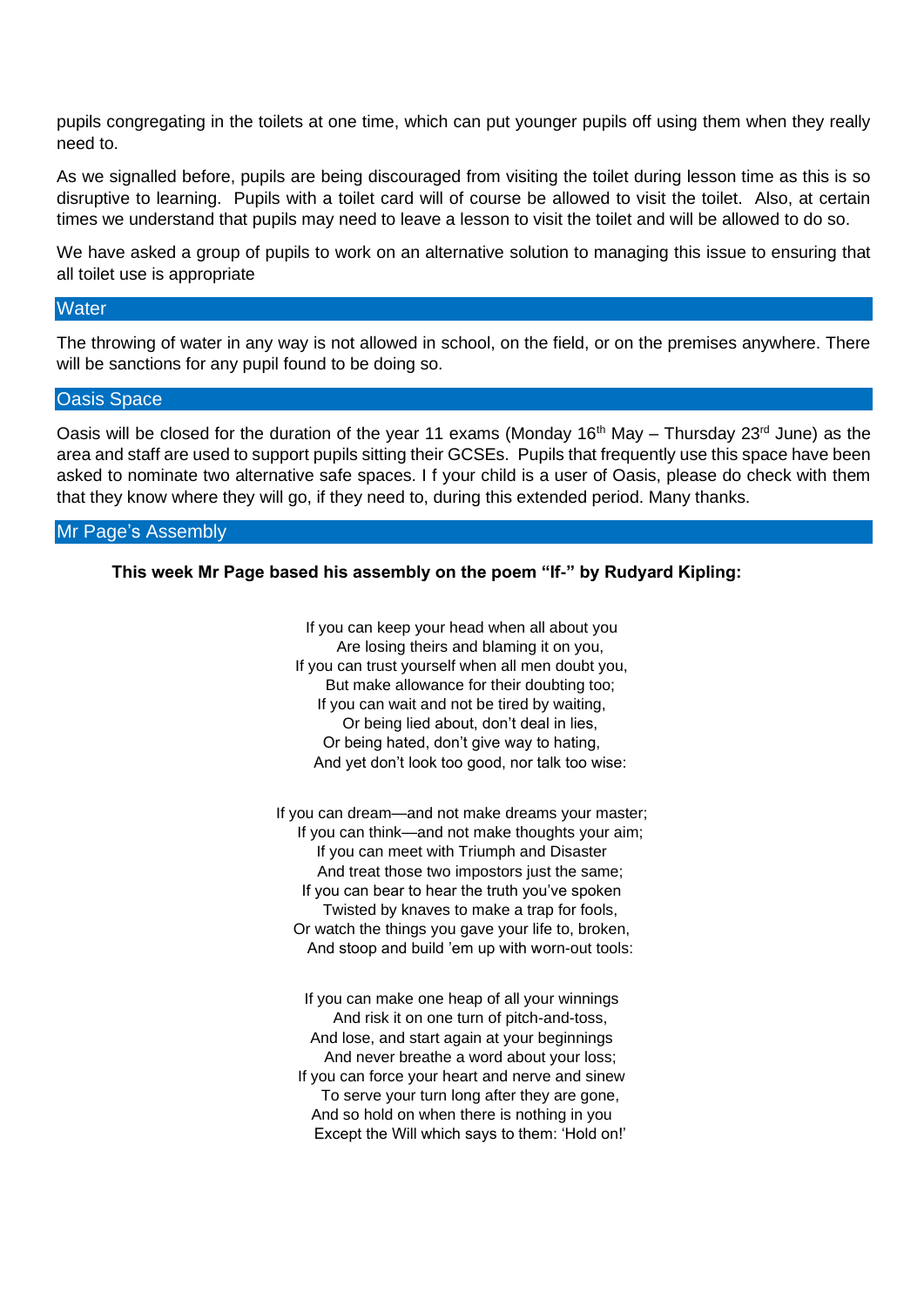If you can talk with crowds and keep your virtue, Or walk with Kings—nor lose the common touch, If neither foes nor loving friends can hurt you, If all men count with you, but none too much; If you can fill the unforgiving minute With sixty seconds' worth of distance run. Yours is the Earth and everything that's in it, And—which is more—you'll be a Man, my son!

## KS4

## **Shoutouts to our top 5** *W***CCONSCIPTIS** points last week

# **Year 10 Year 11** Toby H Toby L Alice S Tom M

Abigail V D Thomas H Charlotte F Madeleine J Kyan F Freddie P

## **STEM**



## *Stem in the News*



*Climate Change: "Fifty-fifty chance" of breaching 1.5C warming limit*

[https://www.bbc.co.uk/news/science-environment-](https://www.bbc.co.uk/news/science-environment-61383391)[61383391](https://www.bbc.co.uk/news/science-environment-61383391)

*What do YOU think?*

*STEM pupil of the week: Oliver L-C, Year 8 STEM Subject: Maths Date: 10 May 2022*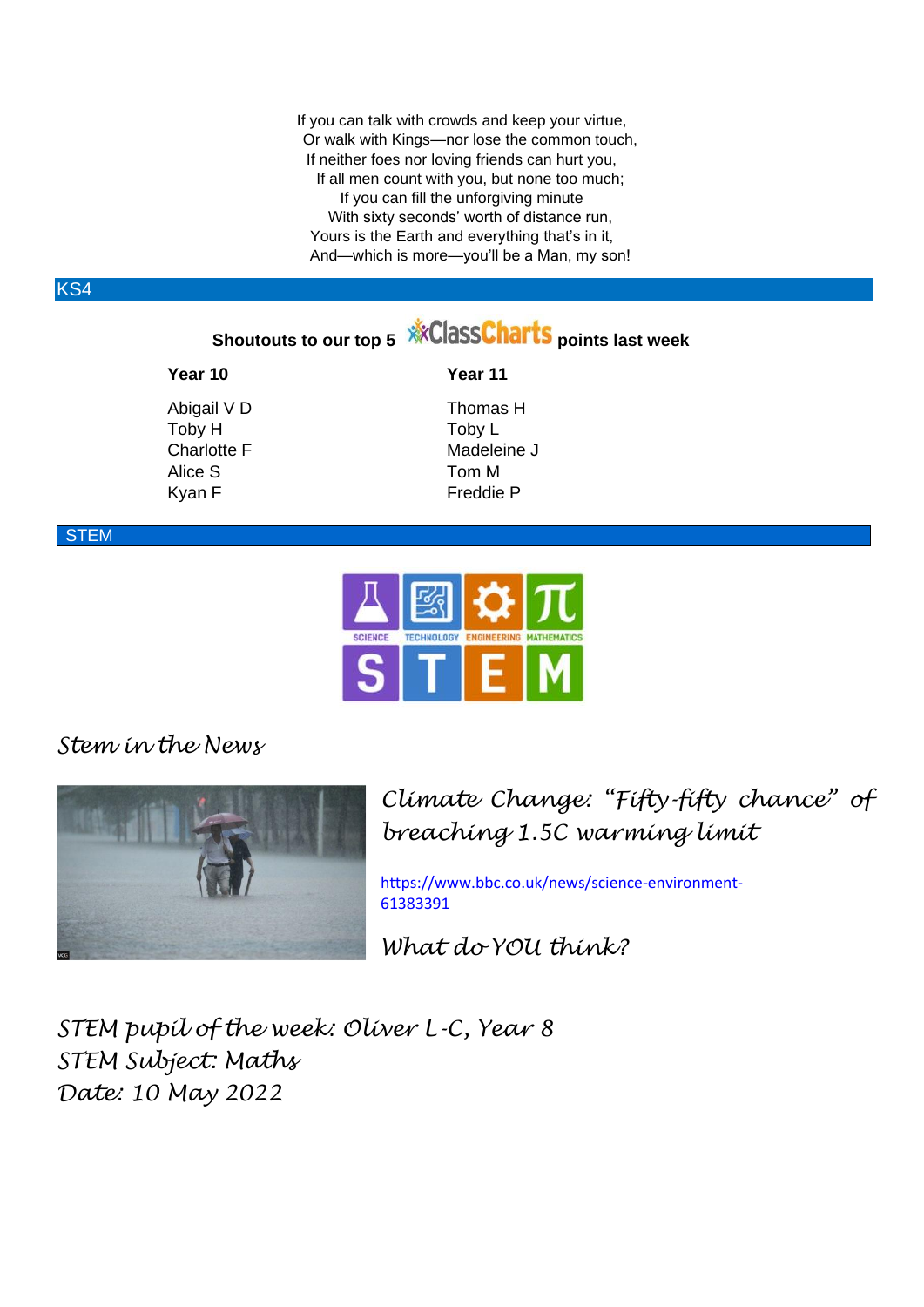### Land Based Studies



Pupils doing their quadrant assessment for part of their land based course.

## MFL

Well done to the year 11 French and German pupils who did their GCSE speaking exams this week. We were very impressed with how well you dealt with them - well done!

#### **Library**

Over the next weeks, the Library is being used for GCSE exams, so will not be open in the usual way. We are hoping that there will be opportunities for pupils to exchange their library books, and these times will be posted on a weekly basis.

### **Mental Health Awareness Week**

It is Mental Health Awareness Week, and the theme this year is loneliness. In the Library we have created a well-being book area, and lots more advice can be found here:

<https://www.mentalhealth.org.uk/campaigns/mental-health-awareness-week>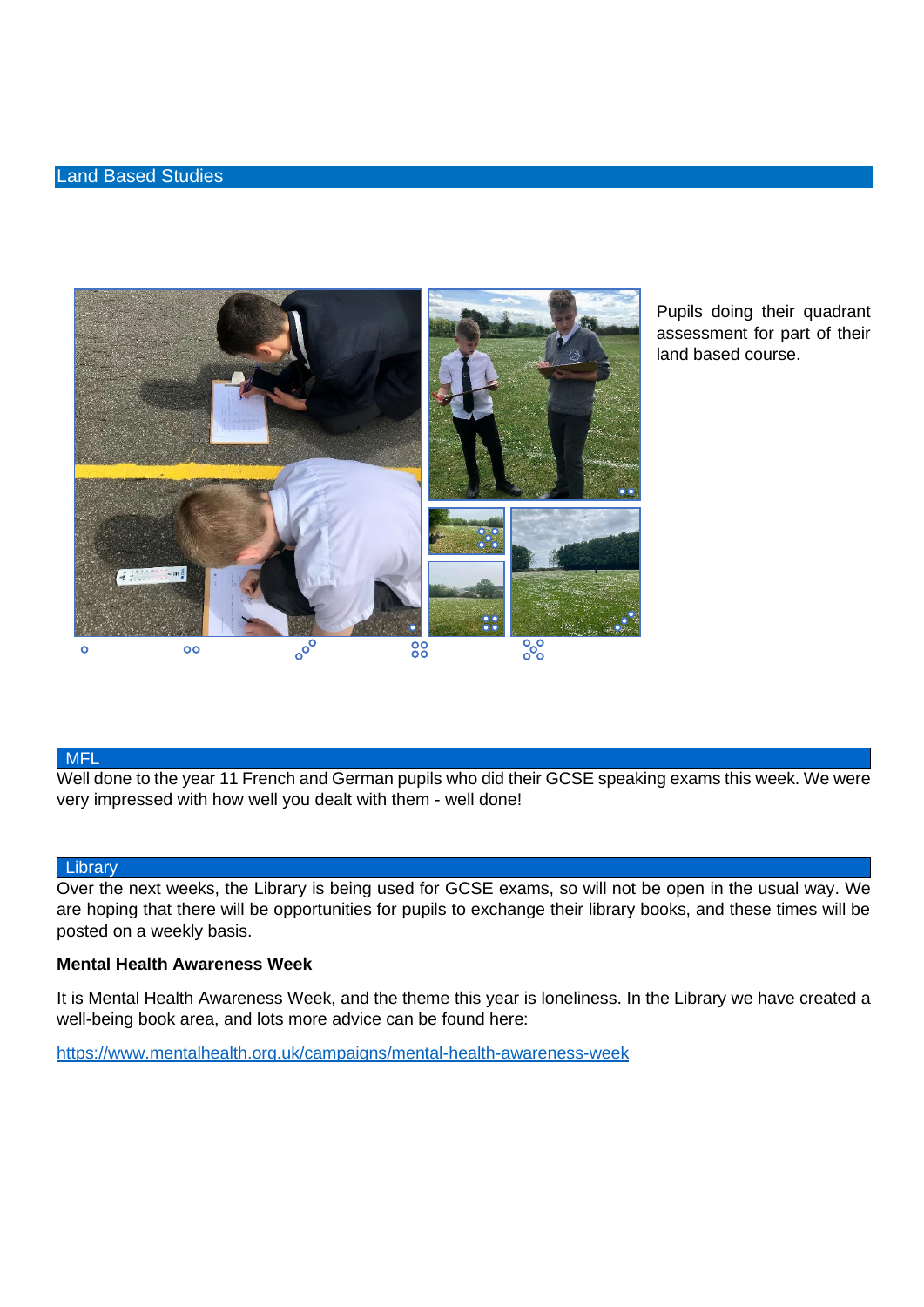

Last week, the island of Motunui came to Test Valley School, when our brilliant cast performed Disney's Moana Jr. The story sees Moana, the daughter of the village chief, set sail on a mission to discover her heritage and to save her island from the wrath of Te Ka, an angry demon of earth and fire. In order to succeed, she needs the help of Maui and his powerful hook, to restore the heart of Te Fiti.

The cast transported the audience to Moana's home of Motunui, across the sea, and even into the depths of the ocean to meet a rather 'Shiny' crab.

Our talented performers showed the determination to succeed after the difficulties that schools have faced this year, and managed to communicate power, grief, humour and love with equal dexterity.

Our thanks go out to the incredibly talented cast, all the staff that have helped to make the show possible, the PTA and to the year 11 pupils who gave up their time to assist with front of house duties.

## Health & Wellbeing

This week is Mental Health Awareness Week, and the Topic this Year is Loneliness.

Below are some links to a podcast and website that has great information about loneliness, social media, perfectionism and other issues.

If any pupil relates to this, then please come and have a chat with Mrs Whitehead in drop-in

*<https://www.mentalhealth.org.uk/campaigns/unlock-loneliness/whats-up-with-merve> [https://www.whatsupwitheveryone.com](https://www.whatsupwitheveryone.com/loneliness.php)*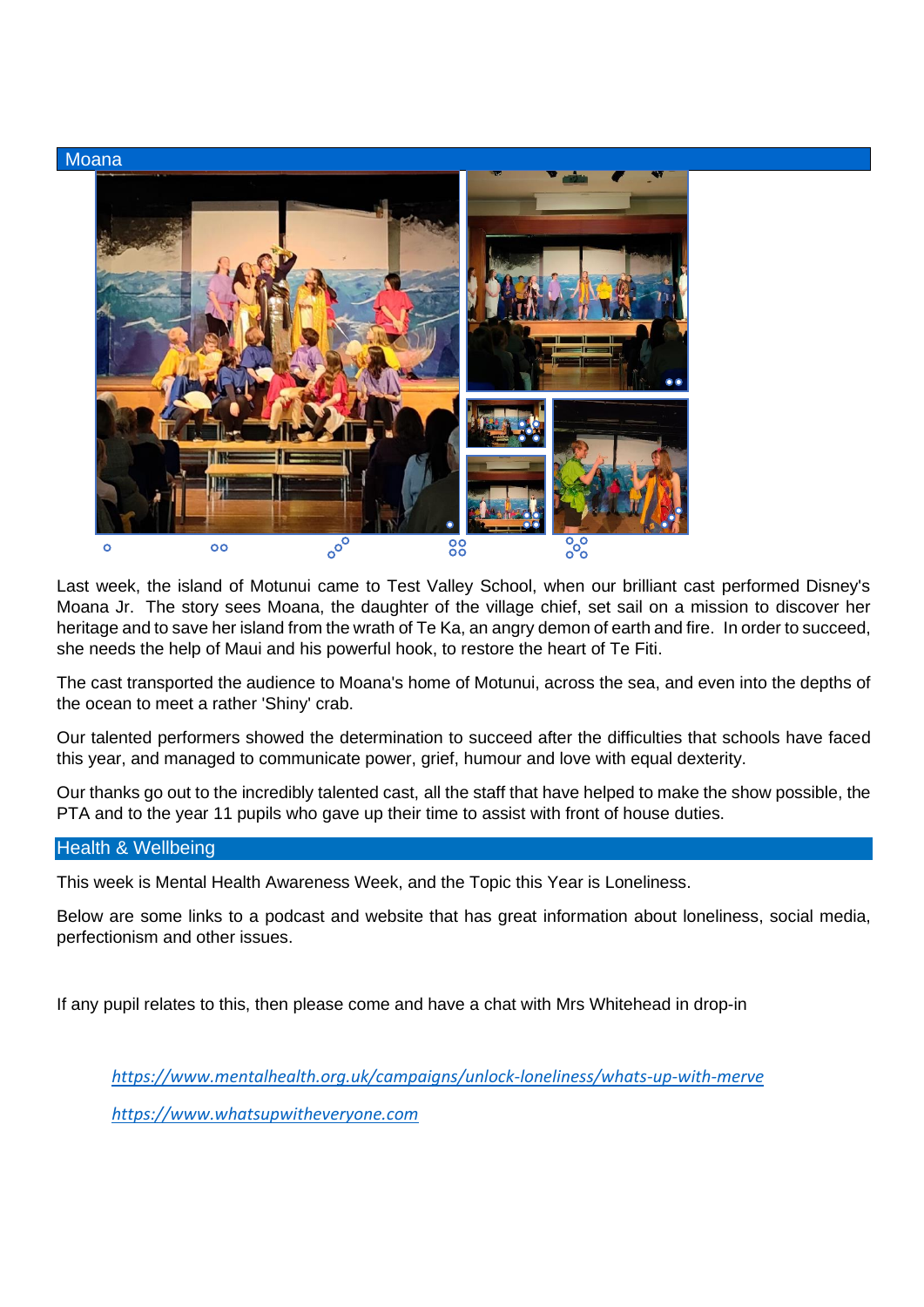## [What's Up With Everyone? -](https://www.whatsupwitheveryone.com/loneliness.php) Loneliness

It is common to experience loneliness and isolation in our lives. It is certainly not just something that happens in a pandemic. Sometimes the feeling of being on our own and isolated from others can be intense; we all want to belong, and feel cherished and appreciated after all.

[www.whatsupwitheveryone.com](http://www.whatsupwitheveryone.com/)

## *<https://www.nhs.uk/every-mind-matters/mental-wellbeing-tips/youth-mental-health/>*



# Self-care tips videos for [young people -](https://www.nhs.uk/every-mind-matters/mental-wellbeing-tips/youth-mental-health/) Every Mind [Matters -](https://www.nhs.uk/every-mind-matters/mental-wellbeing-tips/youth-mental-health/) NHS

If you're after more info or ideas about any of the issues dealt with in the videos above, there's plenty of great help out there. Young Minds has tips and real stories from other young people, as well as advice on coronavirus and mental health. The Mix has more advice about looking after yourself online when it comes to stress or worries from social media, as well as a whole section to help

[www.nhs.uk](http://www.nhs.uk/)

...